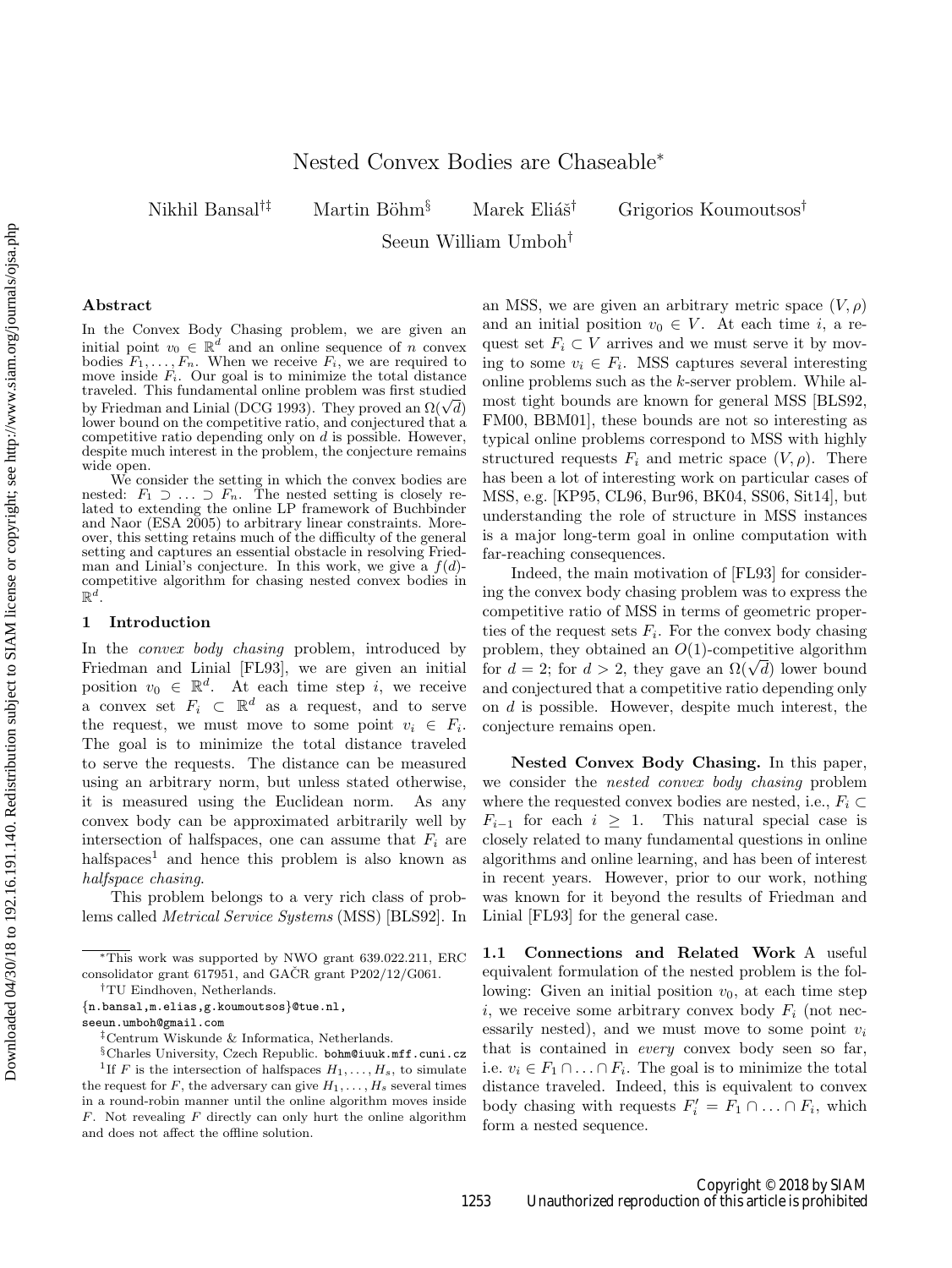Online Covering LP. The influential primal-dual framework of Buchbinder and Naor for online covering LPs [\[BN09\]](#page-7-10) can now be seen as a special case of nested convex body chasing with the  $\ell_1$ -norm. In the former problem, the algorithm starts at the origin  $v_0 = 0$ , and at each time *i*, a linear constraint  $a_i^T x \geq b_i$  with nonnegative  $a_i$  and  $b_i$  arrives. The goal is to maintain a feasible point  $x_i$  that satisfies all previous requests while the coordinates of  $x_i$  are only allowed to increase over time. The objective function  $c<sup>+</sup> x$  (where c is nonnegative) can be assumed to be  $||x||_1$  by scaling. Finally, note that in nested convex body chasing with covering constraints, it never helps to decrease any variable and hence online covering LP is indeed a special case of nested convex body chasing.

While the online primal-dual framework [\[BN09\]](#page-7-10) has been applied successfully to many online problems, so far it is limited to LPs with covering and packing constraints, and minor tweaks thereof. An important goal is to extend the online LP framework more broadly beyond packing and covering LPs. For example, it is unclear how to do this even for seemingly simple formulations such as k-server on depth-2 HSTs or Metrical Task Systems on a line. Since the nested convex body chasing problem corresponds to solving online LPs with arbitrary constraints (with both positive and negative entries) and a specific type of objective, understanding the nested convex body chasing problem is an essential step towards this goal. Indeed, this is one of our main motivations to consider this problem.

General Convex Body Chasing. Another motivation for studying the nested case is that it captures much of the inherent hardness of the general convex body chasing problem. For example, the  $\Omega(\sqrt{d})$  lower bound [\[FL93\]](#page-7-11) for the general problem also holds in the nested setting. Moreover, several natural algorithms also fail for the nested case.

Other Special Cases. The only known algorithms for chasing convex bodies in  $\mathbb{R}^d$  with  $d > 2$  are for certain restricted families of convex bodies  $F_i$  such as lines and affine subspaces. For chasing lines, Friedman and Linial [\[FL93\]](#page-7-11) gave an  $O(1)$ -competitive algorithm. For chasing lines and half-line, Sitters [\[Sit14\]](#page-7-12) showed that the generalized work function algorithm (WFA) is also  $O(1)$ -competitive; this is interesting as the WFA is a generic algorithm that attains nearly-optimal competitive ratios for many MSS and is a natural candidate to be  $f(d)$ -competitive for convex body chasing. Recently, Antoniadis et al.  $[ABN+16]$  $[ABN+16]$  gave an elegant and simple  $O(1)$ -competitive algorithm for chasing lines, and a  $2^{O(d)}$ -competitive algorithm for chasing affine subspaces. However, all these results crucially rely on the fact that the requests  $F_i$  have a lower dimension and do not seem to apply to our problem.

Connections to Online Learning. The convex body chasing problem is also closely related to recent work combining aspects of competitive analysis and online learning. One such work is the Smoothed Online Convex Optimization setting of Andrew et al.  $[ABL+13,$  $[ABL+13,$ [ABL](#page-7-15)+15] which incorporates movement cost into the well-studied online learning setting of online convex optimization. The problem is well-understood for  $d = 1$  $[BGK^+15, AS17]$  $[BGK^+15, AS17]$  $[BGK^+15, AS17]$ , but nothing is known for larger d. Another related work is that of Buchbinder, Chen and Naor [\[BCN14\]](#page-7-18) which combines online covering LPs with movement cost.

<span id="page-1-0"></span>1.2 Our Results Our main result is the following.

THEOREM 1.1. There is an algorithm for chasing nested convex bodies in  $\mathbb{R}^d$  with competitive ratio that only depends on d. In particular, it has competitive ratio  $O(6^d(d!)^2)$ .

The algorithm is described in Section [3](#page-2-0) and is based on two ideas. First we show that to design an  $O_d(1)$ competitive algorithm for chasing nested convex bodies, it suffices to make an algorithm for r-bounded instances, where all the bodies  $F_i$  are completely contained in some ball  $B(v, r)$  with radius r and center v. Moreover, even though competitive ratio is a relative guarantee, it suffices to bound the total movement of the algorithm on any r-bounded instance by  $O_d(r)$ . Proving an absolute bound on the distance moved makes the algorithmic task easier and we design such a bounded chasing algorithm in Section [3.1.](#page-3-0)

Surprisingly, the natural approaches for  $r$ -bounded instances based on the Ellipsoid Method or the centroid approach do not work. In particular, consider a 1 bounded instance where the initial body is  $F_1 = B(0, 1)$ , and the algorithm starts at the origin. As nested convex bodies arrive, if the current point  $v_{i-1}$  is infeasible for the request  $F_i$ , a natural approach might be to move to the centroid of  $F_i$  or to the center of the minimum volume ellipsoid enclosing  $F_i$  (see Figure [1\)](#page-2-1). In Section [4,](#page-5-0) we describe a simple 1-bounded instance in  $\mathbb{R}^2$  on which the above algorithms travel an unbounded distance.

We design our d-dimensional bounded chasing algorithm in Section [3](#page-2-0) based on a recursive approach together with some simple geometric properties. It iteratively invokes the  $(d-1)$ -dimensional algorithm on at most d bounded instances defined on some suitably chosen hyperplanes. When these instances end, we can argue that the future requests must lie in some smaller ball  $B(v', \gamma r)$ , for some fixed  $\gamma < 1$ . Roughly, this al-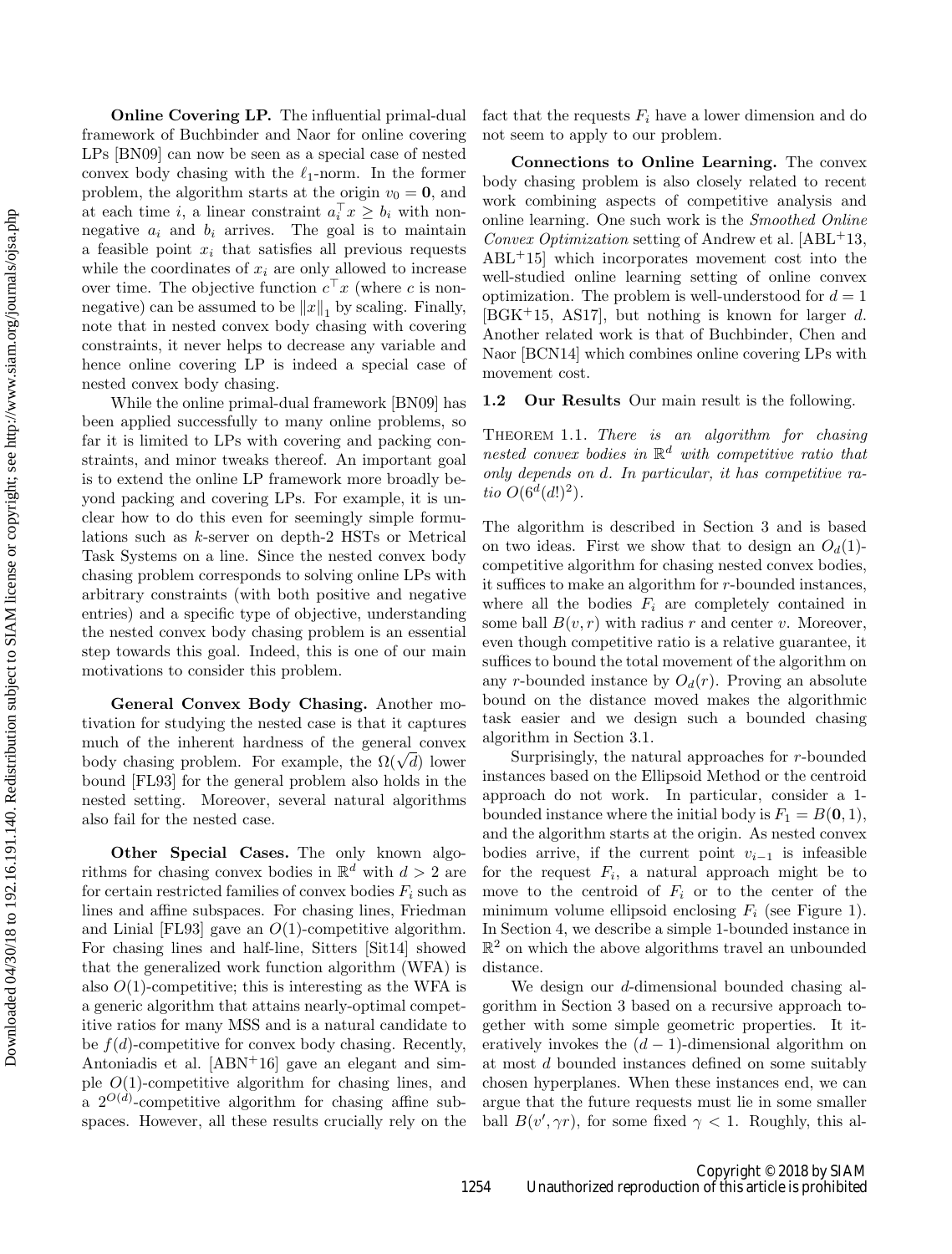<span id="page-2-1"></span>

Figure 1: A few steps of the ellipsoid algorithm.

lows us to bound the competitive ratio by  $q(d)$ , that satisfies the recurrence  $g(d) \leq dg(d-1)/(1-\gamma)$ .

### **Preliminaries**

We define some notation and recall some basic facts from geometry.

Definition 2.1 (Nested Convex Body Chasing) In the nested convex body chasing problem in  $\mathbb{R}^d$ , the algorithm starts at some position  $v_0$ , and an online sequence of n nested convex bodies  $F_1 \supset \ldots \supset F_n$  arrive one by one. When convex body  $F_i$  arrives, the algorithm must move to a point  $v_i$  that lies in  $F_i$ . The goal is to minimize the total distance traveled  $\sum_{i=1}^{n} ||v_i - v_{i-1}||_2$ .

Note that the choice of measuring distance using the  $\ell_2$ norm—as opposed to some other symmetric norm, say the  $\ell_1$ -norm—has a negligible effect on the competitive ratio that we obtain because all symmetric norms on  $\mathbb{R}^d$ are within a  $d^{1/2}$  factor of each other.

Let  $B(v, r)$  denote the ball of radius r centered at v. The following useful fact is a variant of John's theorem for balls instead of ellipsoids (for a proof, see e.g. [\[MG07,](#page-7-19) Lemma 8.7.3]):

<span id="page-2-4"></span>Proposition 2.1 (Minimum-volume enclosing ball) Let F be a bounded convex body and suppose  $B(v, r)$  is the minimum-volume ball enclosing F. Then, the center v of the ball  $B(v, r)$  is contained in F.

Next we need the following standard fact that we prove here for completeness. We will use it to show that either we can reduce to a  $(d-1)$ -dimensional instance or a d-dimensional instance that is contained in a ball with smaller radius. We use **0** to denote the origin.

<span id="page-2-3"></span>Proposition 2.2 (Dimension reduction or radius reduction) Let  $d > 2$  and F be a bounded convex body in  $\mathbb{R}^d$  contained in  $B(0,r)$ . Then, either F intersects

some axis-aligned hyperplane, or it is contained in some orthant of  $B(0,r)$ . Moreover, in the latter case, the  $smallest ball B(s, r') enclosing F has radius r' \leq r(1 1/d)^{1/2}$ .

Proof. The first part immediately follows by convexity. For the second part, we assume, without loss of generality, that  $r = 1$  and that F is contained in the positive orthant of  $B(0, 1)$ . We now show that every point x in the positive orthant of  $B(0, 1)$  is within distance at most  $r' := (1 - 1/d)^{1/2}$  from the point  $s = (1/d, \ldots, 1/d).$ There are two cases: (1)  $||x||_1 \leq 1$ ; (2)  $||x||_1 > 1$ .

In case (1), x is in the convex hull of  $e_1, \ldots, e_d$ , and 0, where  $e_k$  denotes the k-th vector of the standard basis with 1 in the k-th coordinate and 0 elsewhere. Therefore, it suffices to prove that **0** and  $e_1, \ldots, e_d$ are within distance r' from s. Indeed,  $||s - \mathbf{0}||_2$  =  $(1/d)^{1/2} \leq r'$  (as  $d \geq 2$ ) and  $||s - e_k||_2 = r'$  for each  $k \in [d]$ .

In case (2), we have

$$
||s - x||_2^2 = \sum_{k=1}^d \left( x_k - \frac{1}{d} \right)^2 = \sum_{k=1}^d \left( x_k^2 - \frac{2x_k}{d} + \frac{1}{d^2} \right)
$$
  
=  $||x||_2^2 - \frac{2 ||x||_1}{d} + \frac{1}{d} \le 1 - 1/d,$ 

where the inequality uses that  $x \in B(0,1)$  and hence  $||x||_2 \leq 1$  and  $||x||_1 > 1$ . Thus, the positive orthant of  $B(0, 1)$  is contained in  $B(s, r(1 - 1/d)^{1/2})$  $\Box$ 

## <span id="page-2-0"></span>3 Algorithm

We now describe our algorithm and prove Theorem [1.1.](#page-1-0)

We first show, using a guess-and-double approach, that finding a good algorithm for the general nested convex body chasing problem can be reduced to an easier problem of designing an algorithm for which we can upper bound the absolute distance traveled, on bounded instances of the following type.

Definition 3.1 (r-Bounded Instances) An instance with starting point  $v_0$  and requests  $F_1 \supset \ldots \supset F_n$  is said to be r-bounded if every request  $F_i$  is contained in  $B(v_0, r)$ .

Note that a general instance may not be r-bounded for any finite r, e.g. in a covering LP where all the  $F_i$  are halfspaces of the type  $a_i^{\dagger} x \geq 1$  where  $a_i$  has all entries non-negative.

As we shall see, the task of showing an absolute bound on the distance traveled (instead of a relative bound needed for competitive ratio) makes the problem cleaner. We now describe the reduction.

<span id="page-2-2"></span>Lemma 3.1 (Reduction to Bounded Chasing) For any fixed  $r > 0$ , if there exists an algorithm Chased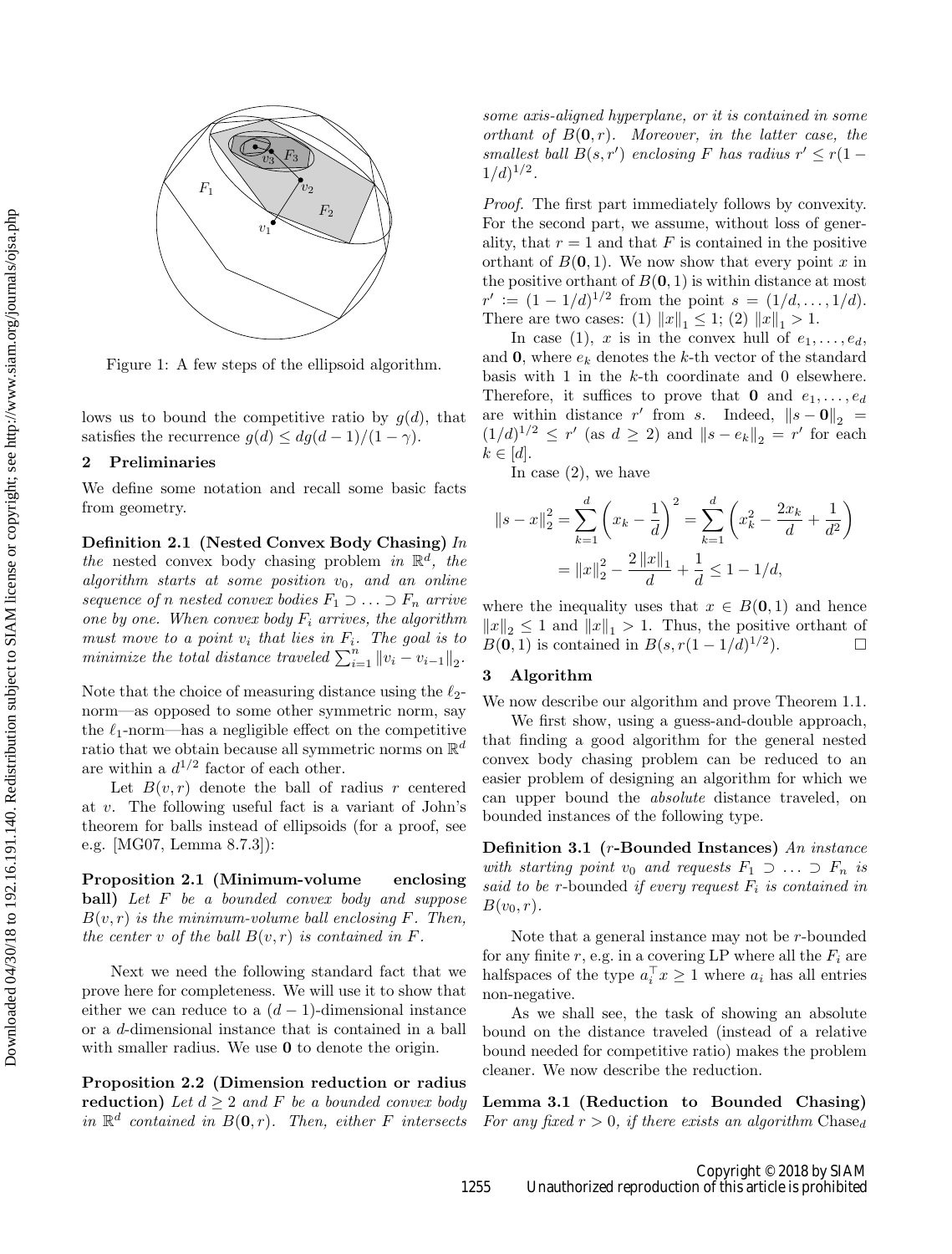for r-bounded instances that travels a total distance of at most  $q(d) \cdot r$ , then there exists an  $f(d)$ -competitive algorithm for general instances with  $f(d) = 8g(d)$ .

Proof. Consider a general instance with starting point  $v_0$ . Let  $\delta_i$  be the distance between  $v_0$  and the closest point in  $F_i$ ; note that  $\delta_i$  is non-decreasing in i because  $F_i$ 's are nested. Wlog, we can assume that  $v_0 \notin F_1$  and  $\delta_1 = 1$  (by scaling).

The algorithm for the general instance proceeds in stages. For  $j = 1, 2, \ldots$ , stage j consists of all requests  $F_i$  for which  $\delta_i \in [2^{j-1}, 2^j)$ , i.e., stage j begins with the first request  $F_i$  that intersects with  $B(v_0, 2^j)$  but not with  $B(v_0, 2^{j-1})$ , and ends with the last request  $F_{i'}$ that intersects with  $B(v_0, 2^j)$ .

The algorithm will run a new instance of  $\text{Chase}_d$ at each stage j. Let  $F_{s(j)}$  be the first request of stage j and  $F_{\ell(j)}$  be the last. At the start of stage j, the algorithm starts at the point  $v_0$ , and begins an instantiation Chase<sub>d</sub> $(v_0, 2^j)$  of Chase<sub>d</sub> that it runs over the course of the stage with requests

$$
F_{s(j)} \cap B(v_0, 2^j), F_{s(j)+1} \cap B(v_0, 2^j), \ldots, F_{\ell(j)} \cap B(v_0, 2^j).
$$

Note that these requests form a  $2<sup>j</sup>$ -bounded instance.

We now bound the performance of the algorithm. Clearly,  $\text{OPT} = \delta_n$ . Let  $j^*$  denote the index of the final stage, and hence  $\text{OPT} \geq 2^{j^*-1}$ . For each  $1 \leq j \leq j^*$ , the movement cost during stage  $j$  has two parts and can be bounded as follows:

- The movement of  $\text{Chase}_d(v_0, 2^j)$ . This is at most  $g(d) \cdot 2^j$  by the assumed guarantee on Chase<sub>d</sub>.
- Returning to  $v_0$  from its previous location, just before stage j begins. This cost is at most  $2^{j'} \leq$  $2^{j-1}$  where  $j' < j$  is the stage that ends just before stage j. This is because the algorithm was following Chase<sub>d</sub> $(v_0, 2^{j'})$  which always stays within  $B(v_0, 2^{j'})$ (as all  $\text{Chase}_d(v_0, r)$  requests lie in  $B(v_0, r)$ ).

So the total distance traveled by our algorithm is at most

$$
\sum_{j\leq j^*} 2^j (g(d)+1) \leq 2^{j^*+1} (g(d)+1) \leq 4(g(d)+1) \text{ OPT}.
$$

The lemma now follows from the fact that  $g(d) \geq 1$  as the algorithm might need to travel a distance of r.  $\square$ the algorithm might need to travel a distance of  $r$ .

<span id="page-3-0"></span>3.1 Bounded Chasing Algorithm We now focus on designing an algorithm for the Bounded Chasing problem. The following theorem is our main technical result.

<span id="page-3-1"></span>Theorem 3.1 (Bounded Chasing Theorem) There exists an algorithm Chase<sub>d</sub> that travels at most  $g(d) \cdot r$ distance on r-bounded instances where  $g(d) = 6^d(d!)^2$ .

Before we prove Theorem [3.1,](#page-3-1) let us note that Theorem [1.1](#page-1-0) immediately follows by combining Theorem [3.1](#page-3-1) and Lemma [3.1.](#page-2-2)

We now construct the algorithm  $\text{Chase}_d$  and prove Theorem [3.1.](#page-3-1) The proof is by induction on  $d$ . The base case  $(d = 1)$  is trivial: the requests form nested intervals and the greedy algorithm that always moves to the closest feasible point is 1-competitive, so  $g(d) = 1$ . In the remainder of this section, we focus on the  $d \geq 2$ case and assume that there exists a  $(d-1)$ -dimensional algorithm  $\text{Chase}_{d-1}$  with the required properties.

Algorithm. Consider an  $r_0$ -bounded instance with starting point  $s_0$ . The high level idea of the algorithm is to reduce the instance into a sequence of  $(d -$ 1)-dimensional instances and run Chase $_{d-1}$  on these instances.

The algorithm runs in phases. Each phase starts at some center s with radius parameter  $r \leq r_0$ . The first phase starts at  $s = s_0$  with radius  $r = r_0$ . In each phase, we run Chase $_{d-1}$  with center s and radius r on the  $(d-1)$ -dimensional instances induced by the d axisaligned hyperplanes  $H_1, \ldots, H_d$  containing s. These are called *hyperplane steps*. When some request  $F_i$  arrives that does not intersect with any of these hyperplanes  $H_1, \ldots, H_d$ , we perform a *recentering step* by computing the smallest ball  $B(s', r')$  enclosing  $F_i$  and moving to  $s'$ ; the current phase then ends, and a new phase starts with center  $s'$  and radius  $r'$ . A key property we will use in the analysis (based on Proposition [2.2\)](#page-2-3) is that  $r' \leq (1 - 1/d)^{1/2}r$ , which will allow us to argue that the algorithm makes progress.

Description of a phase. We now describe how a phase works. The reader may find it helpful to refer to Figure [2](#page-4-0) while reading the description below.

Consider a phase that starts at center s and radius r. For notational convenience, we reindex the requests so that the first request of the phase is  $F_1$ . Let  $H_1, \ldots, H_d$  denote the axis-aligned hyperplanes passing through s.

**Hyperplane steps.** Initially at request  $F_1$ , we choose the axis-aligned hyperplane  $H_k$  with the smallest index  $k \in [d]$  that intersects  $F_1$  (if no such hyperplane exists, we move to the Recentering step below), and run Chase $_{d-1}$  on the  $(d-1)$ -dimensional instance induced by  $H_k$  and follow it for as long as we can. More specifically, we run Chase<sub>d−1</sub> on the  $(d-1)$ -dimensional instance with starting point  $s$  and radius  $r$ , and requests

$$
F_1 \cap H_k, \ldots, F_{\ell(k)} \cap H_k,
$$

where  $F_{\ell(k)}$  is the last request in the current phase that intersects  $H_k$ ; for  $i \leq \ell(k)$ , we serve request  $F_i$  by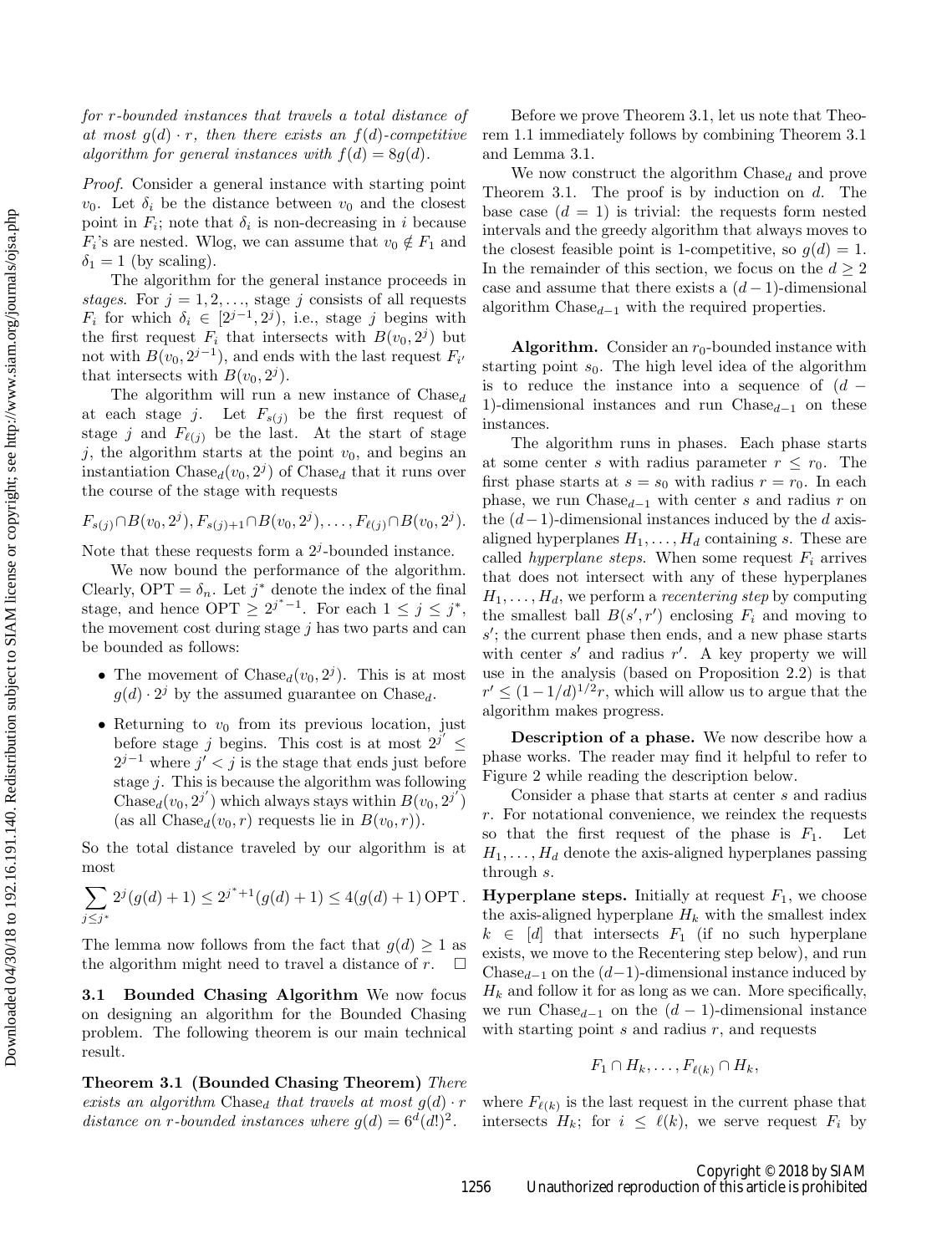<span id="page-4-0"></span>

Figure 2: A phase of Chase<sub>2</sub>, that starts at s. The first request  $F_1$  is served using Chase<sub>1</sub> in  $H_1$ . The second request  $F_2$  does not intersect  $H_1$  so it is served using Chase<sub>1</sub> in  $H_2$ . Finally,  $F_3$  does not intersect  $H_2$  either and a recentering step is performed.

moving to  $v_k(i)$  where  $v_k(i)$  is the location of Chase<sub>d−1</sub> on request  $F_i \cap H_k$ .

When the first request  $F_i$  arrives that does not intersect the current  $H_k$ , i.e.,  $F_i = F_{\ell(k)+1}$ , then we change the hyperplane and repeat the above process. That is, we pick  $H_{k'}$  that intersects  $F_i$ , with the smallest index  $k'$  (if it exists), and run Chase<sub>d-1</sub> on  $H_{k'}$  starting at position s with radius r and requests  $F_{\ell(k)+1} \cap H_{k'}, \ldots$ and follow it for as long as we can.

Recentering step. If a request  $F_i$  arrives that does not intersect any  $H_k$  for  $k \in [d]$ , we compute the smallest ball  $B(s', r')$  containing  $F_i$ , move to s' and serve  $F_i$ (note that  $s' \in F_i$  by Proposition [2.1\)](#page-2-4). The current phase ends, and a new phase with center  $s'$  and radius  $r'$  starts.

This completes the description of a phase and we now turn to analyzing the algorithm.

**Analysis.** We need to show that  $\text{Chase}_d$  is always feasible (Claim [3.1\)](#page-4-1) and bound the distance it travels (Claim [3.2\)](#page-4-2). These claims give us Theorem [3.1.](#page-3-1)

<span id="page-4-1"></span>Claim 3.1 (Feasibility) The algorithm Chased is always feasible, i.e.  $v_i \in F_i$  for all i.

*Proof.* We prove the claim by induction on d. For  $d = 1$ , the algorithm is trivial and it is always feasible. Assume that the claim is true for  $d-1$ . Consider some request  $F_i$ . Observe that  $\text{Chase}_d$  either performs a hyperplane step or a recentering step. In the former, since we follow Chase<sub>d−1</sub> on some hyperplane  $H_k$  and Chase<sub>d−1</sub> stays feasible (by induction), so we have that  $v_i \in F_i \cap H_k$ . In the latter,  $v_i$  is the center of the smallest ball containing  $F_i$  so  $v_i \in F_i$  by Proposition [2.1.](#page-2-4) Thus, in both cases,<br> $v_i \in F_i$ .  $v_i \in F_i$ . .

Next, we bound the distance traveled by  $Chase<sub>d</sub>$ .

<span id="page-4-2"></span>Claim 3.2 (Cost) The total distance traveled by Chased on an r-bounded instance is at most  $g(d) \cdot r$ , where  $g(d) = 6^d (d!)^2$ .

Proof. We now bound the distance traveled during each phase. Consider phase j. Let  $B_i$  denote Chase<sub>d</sub>'s enclosing ball during the phase and  $r_j$  be its radius. Note that during the phase, the algorithm stays within  $B_j$  and all requests  $F_i$  in the phase are contained in  $B_j$ . The movement in phase  $j$  consists of:

- Movement due to hyperplane steps. On each hyperplane  $H_k$ , we move at most  $g(d-1) \cdot r_j$  by following Chase $_{d-1}$ . Thus, the total movement due to hyperplane steps is at most  $d \cdot g(d-1) \cdot r_i$
- Movement due to switching hyperplanes. We switch hyperplanes at most  $d-1$  times, so this is at most  $(d-1) \cdot 2r_i$ .
- Movement due to recentering. This is at most  $2r_i$ .

Thus, the total distance traveled in phase  $j$  is at most

$$
d \cdot (g(d-1)+2) \cdot r_j \le 3d \cdot g(d-1) \cdot r_j,
$$

since  $q(d-1) \geq 1$ .

By Proposition [2.1,](#page-2-4) the radii of the enclosing balls decrease geometrically across phases:  $r_j \leq r_{j-1}(1 1/d)^{1/2}$  for  $j > 1$ . As  $r_1 = r$ , the total distance traveled by  $Chase<sub>d</sub>$  over all phases is at most

$$
3d \cdot g(d-1) \cdot \frac{r}{1 - (1 - 1/d)^{1/2}} \le 3d \cdot g(d-1) \cdot 2dr
$$
  
=  $6d^2g(d-1)r$ ,

Copyright © 2018 by SIAM 1257 Unauthorized reproduction of this article is prohibited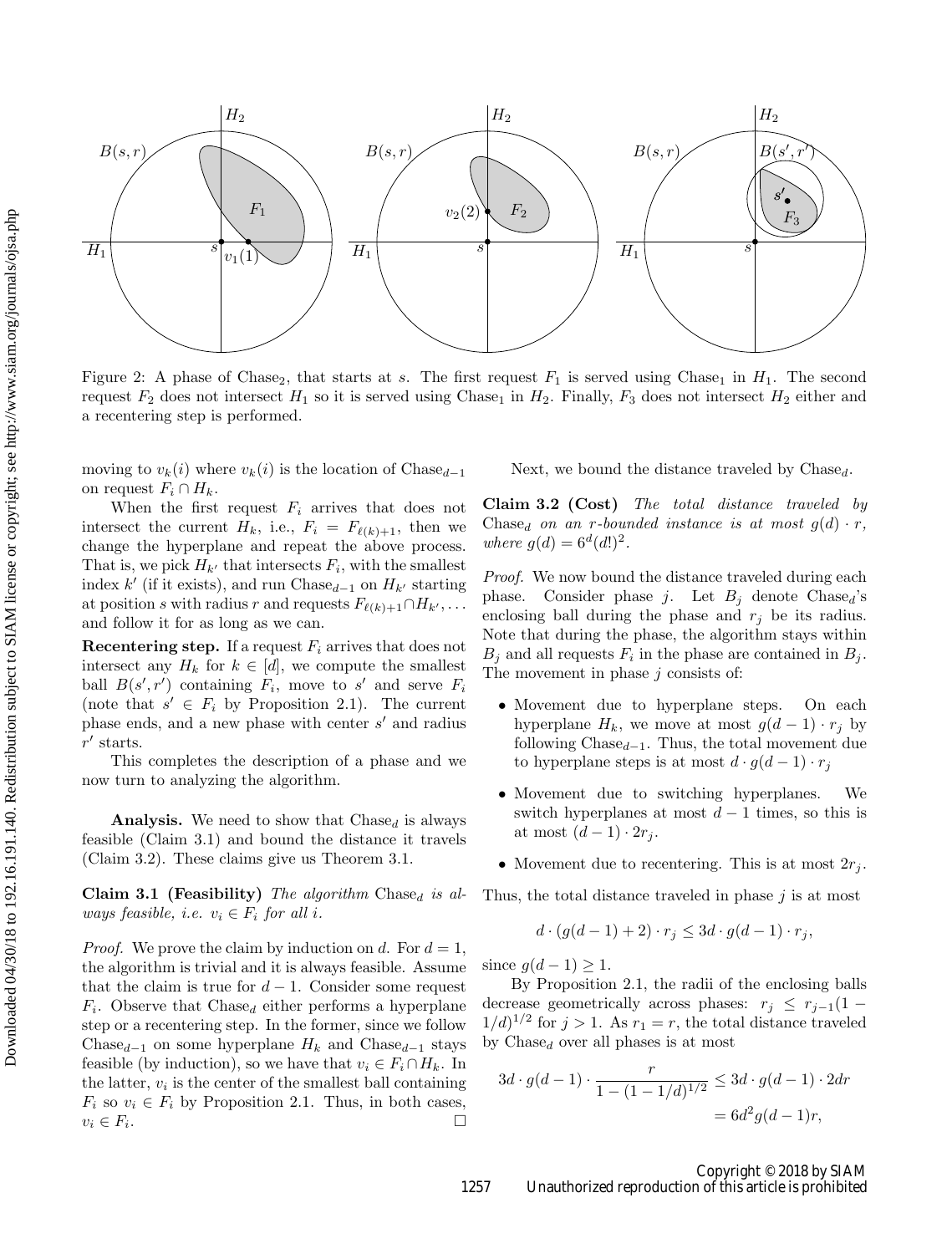where we use that  $1 - (1 - 1/d)^{1/2} \ge 1/(2d)$ , as  $(1 - x)^{\alpha} \le$  $1 - \alpha x$  for any  $x \in [0, 1]$  and  $\alpha < 1$ .

Thus, we conclude that  $\text{Chase}_d$  travels at most  $g(d) \cdot r$ , where  $g(d) = 6^d(d!)^2$  is the solution to the recurrence relation  $g(d) = 6d^2g(d-1)$  with base case  $g(1) = 1.$ 

### <span id="page-5-0"></span>4 Lower Bounds for Ellipsoid and Centroid

In this section, we consider some natural ellipsoid-based and centroid-based algorithms for chasing nested bodies in the r-bounded setting, and show that they are not competitive. The main reason these algorithms fail is that for (relatively) flat convex bodies, the center of the bounding ellipsoid, or the centroid, can move by a large distance in directions that do not matter.

Henceforth, for a set  $S \subset \mathbb{R}^d$ , let  $E(S)$  denote the smallest-volume ellipsoid containing S.

<span id="page-5-1"></span>

| Algorithm 1 An ellipsoid-based algorithm               |
|--------------------------------------------------------|
| Let $F_t$ be the current bounded convex body on input. |
| Whenever the current position becomes infeasible:      |
| Move to the center of $E(F_t)$ .                       |

We now construct an  $\mathbb{R}^2$  instance in which Algorithm [1](#page-5-1) travels an arbitrarily large distance while the optimal offline cost is constant. In the following, we will use the notation  $(x, y)$  for a point in  $\mathbb{R}^2$ .

The starting point of the instance is  $(0, 1)$ . Each request  $F_t$  is an intersection of four halfspaces  $A, B, C, H_t$ . The first three halfspaces  $A, B, C$  are  $y \geq 0, x \geq -1$ , and  $x \leq 1$ , respectively. The last halfspace  $H_t$  will be different for each  $F_t$ .

For the first request  $F_1$ , we set

$$
H_1 = \{(x, y) \mid 2y \le (1 - \alpha)x + (1 + \alpha)\},\
$$

for some parameter  $\alpha$ . Note that the boundary of  $H_1$ passes through the points  $(-1, \alpha)$  and  $(1, 1)$ , as seen in Figure [3.](#page-6-0) The parameter  $\alpha$  is chosen so that the center of  $E(F_1)$  is strictly to the right of the y axis, as guaranteed by the following lemma:

<span id="page-5-2"></span>LEMMA 4.1. There exists  $0 < \alpha < 1$  such that the center of the smallest ellipsoid containing  $F_1$  has a strictly positive x-coordinate. More precisely, its center is  $(c, b)$  with  $c, b > 0$ .

We postpone the proof of Lemma [4.1](#page-5-2) and continue with the description of the request sequence. The remaining nested bodies  ${F_t | t \geq 2}$  are created so that the x-coordinate of the center of  $E(F_t)$  oscillates between  $c$  and  $-c$ . To this end, we construct two infinite families of halfspaces  $R_i$  and  $L_i$ : for  $i \geq 0$ , we define

$$
R_i := \{(x, y) \mid 2y \leq (\alpha^{2i} - \alpha^{2i+1})x + (\alpha^{2i} + \alpha^{2i+1})\}
$$
  
\n
$$
L_i := \{(x, y) \mid 2y \leq (\alpha^{2i+2} - \alpha^{2i+1})x + (\alpha^{2i+2} + \alpha^{2i+1})\}.
$$

Observe that the boundary of  $R_i$  passes through the points  $(1, \alpha^{2i})$  and  $(-1, \alpha^{2i+1})$ , and the boundary of  $L_i$ passes through  $(-1, \alpha^{2i+1})$  and  $(1, \alpha^{2i+2})$ . See Figure [4](#page-6-1) for an illustration.

We now describe the requests  $F_t$  for  $t \geq 2$ . For even t, we set  $H_t$  to be  $L_i$ , where i is the smallest index such that  $L_i$  does not contain the current position of the algorithm. For odd  $t$ , we select  $H_t$  to be  $R_i$  in a similar fashion. This completes our description of the requests  $F_t$ . Looking at Figure [4,](#page-6-1) one can easily observe that our requests  $F_t$  are indeed nested.

The following lemma describes the position of the center of each ellipsoid  $E(F_t)$ . Note that c and b are the strictly positive constants from Lemma [4.1.](#page-5-2)

LEMMA 4.2. When t is odd, the center of  $E(F_t)$  is  $(c, b\alpha^{2i})$  for some i. When t is even, the center of  $E(F_t)$ is  $(-c, b\alpha^{2i+1})$  for some i.

*Proof.* Recall that  $F_t = A \cap B \cap C \cap H_t$ . First, consider odd t, where  $H_t = R_i$ . We define a map  $f: (x, y) \to$  $(x, y/\alpha^{2i})$ , which rescales the y-coordinate. Note that it maps  $F_t$  to  $F_1$ . Moreover, f preserves ratios between volumes, and therefore the map of the smallest ellipsoid containing  $F_t$  is the smallest ellipsoid containing  $F_1$ . We know that its center is at  $(c, b)$ , and therefore the center of  $E(F_t)$  is at  $(c, b\alpha^{2i})$ .

For t even, we have  $H_t = L_i$  for some i. We define  $g: (x, y) \rightarrow (-x, y/\alpha^{2i+1})$ , which first mirrors  $F_t$  with respect to the y axis, and then rescales the y-coordinate, so that  $g(F_t) = F_1$ . Clearly, mirroring preserves the volumes, while rescaling preserves their ratios. Therefore, f maps  $E(F_t)$  to  $E(F_1)$  whose center is at  $(c, b)$  and the center of  $E(F_t)$  is at  $(-c, b\alpha^{2i+1})$ .  $\Box$ 

Let us now estimate the competitive ratio of Algo-rithm [1.](#page-5-1) At each time step, it incurs cost at least  $2c$ , since it moves between two points with  $x$ -coordinates  $c$ and  $-c$  respectively. Therefore, if N is the total number of requests, the total cost incurred by Algorithm [1](#page-5-1) is at least  $N \cdot 2c$ , which can be arbitrary large. On the other hand, the point  $(0, 0)$  is contained in every  $F_t$ , since it belongs to  $F_1$  and also to every halfspace  $R_i$ and  $L_i$ . Therefore, the cost of OPT is at most 1 and the competitive ratio of Algorithm [1](#page-5-1) is unbounded.

Proof. [Proof of Lemma [4.1\]](#page-5-2) Using a computer algebra system, we computed that for  $\alpha = 1/2$  the center of  $E(F_1)$  is in (0.24568, 0.40571). This can be calculated, e.g., using the function ellipsoidhull in R, but similar functions are also available for Matlab. This shows that  $\alpha = 1/2$  satisfies the requirements of the lemma.

The manual computation of  $E(F_1)$  for  $\alpha = 1/2$  is laborious, but we can still give a formal proof of the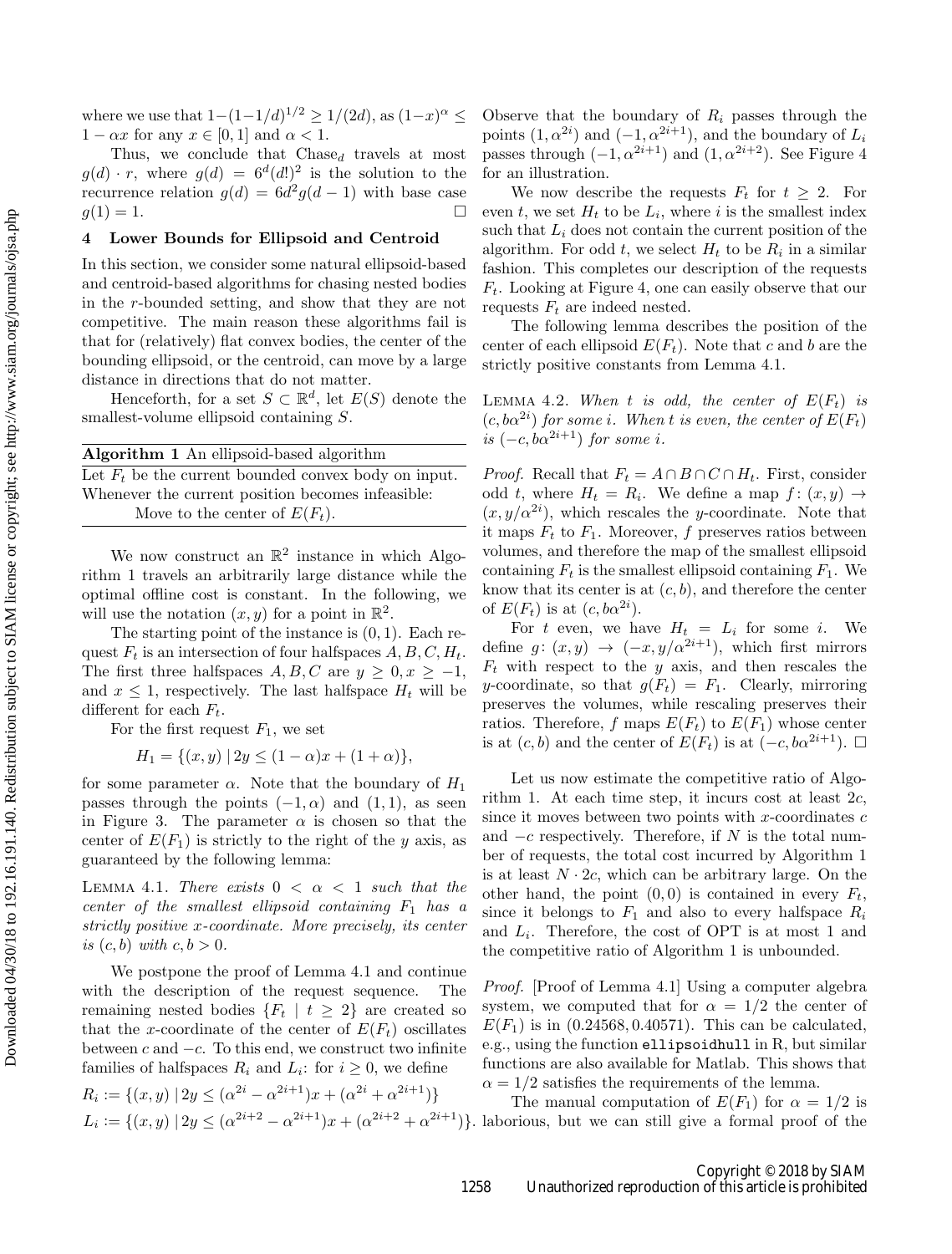<span id="page-6-0"></span>

Figure 3: The first request  $F_1$ .

<span id="page-6-1"></span>

Figure 4: Halfspaces  $L_i$  and  $R_i$ 

existence of a suitable  $\alpha$ . Let  $F_1(\alpha)$  denote  $F_1$  with parameter  $\alpha$ . Observe that  $F_1(0)$  is a triangle with vertices  $(1, 0), (1, 1),$  and  $(-1, 0)$ ; and  $F_1(1)$  is a square with vertices  $(1, 0), (1, 1), (-1, 0)$  and  $(-1, 1)$ . Since the center of  $E(F_1(\alpha))$  evolves continuously with  $\alpha$ , it suffices to show that the center of the smallest ellipsoid containing the triangle  $F_1(0)$  lies strictly to the right of the  $y$ -axis. By continuity, this implies that there exists  $\alpha > 0$  such that the x-coordinate of the center of  $E(F_1(\alpha))$  is still strictly positive.

We define the affine map  $f: (x, y) \to \left(\begin{smallmatrix} 1 & -1 \\ 0 & \sqrt{3} \end{smallmatrix}\right)(x, y)^\top$ . Let  $T = F_1(\alpha)$ . This transformation makes T equilateral by first shearing it to the left to be symmetric with respect to the y-axis and then shrinking the ycoordinate. The smallest ellipsoid containing an equilateral triangle is its circumcircle, whose center lies in the intersection of its altitudes. Since one of the altitudes lies on the  $y$ -axis, the x-coordinate of the center of  $E(f(T))$  is 0, and its y-coordinate is strictly positive. Since  $f$  preserves ratios between volumes, we have  $f(E(T)) = E(f(T))$ . Therefore, applying  $f^{-1}$  to the center of  $E(f(T))$ , we know that the center of  $E(T)$  has both coordinates strictly positive.

Lower bound for the centroid algorithm. Similar to the Ellipsoid-based algorithm, one can propose an algorithm that moves to the centroid (center of mass) instead:

| Algorithm 2 A centroid-based algorithm            |  |
|---------------------------------------------------|--|
| Whenever the current position becomes infeasible: |  |
| Move to the centroid of $F_t$ .                   |  |

The same requests  $F_t$  as above also shows that this algorithm is not competitive either. In fact, the analysis here is much easier, as we can compute the centroids using simple geometry (the input convex bodies can be partitioned into a right triangle and a rectangle, as seen e.g. in Figure [3\)](#page-6-0).

A simple calculation shows that for  $\alpha = 1/2$ , the centroid of  $F_1$  is  $(1/9, 7/9)$ . For the convex bodies requested later, the x-coordinate of the centroid will oscillate between  $-1/9$  and  $1/9$ , again showing that the total distance traveled by the algorithm can be made arbitrarily large.

# 5 Concluding Remarks

After the initial announcement of this work, Sébastien Bubeck pointed out to us that the greedy algorithm (which moves at each time to the closest feasible point from the current location) is also  $d^{O(d)}$ -competitive, and that this can be shown using the results about gradient flows due to Manselli and Pucci [\[MP91\]](#page-7-20).